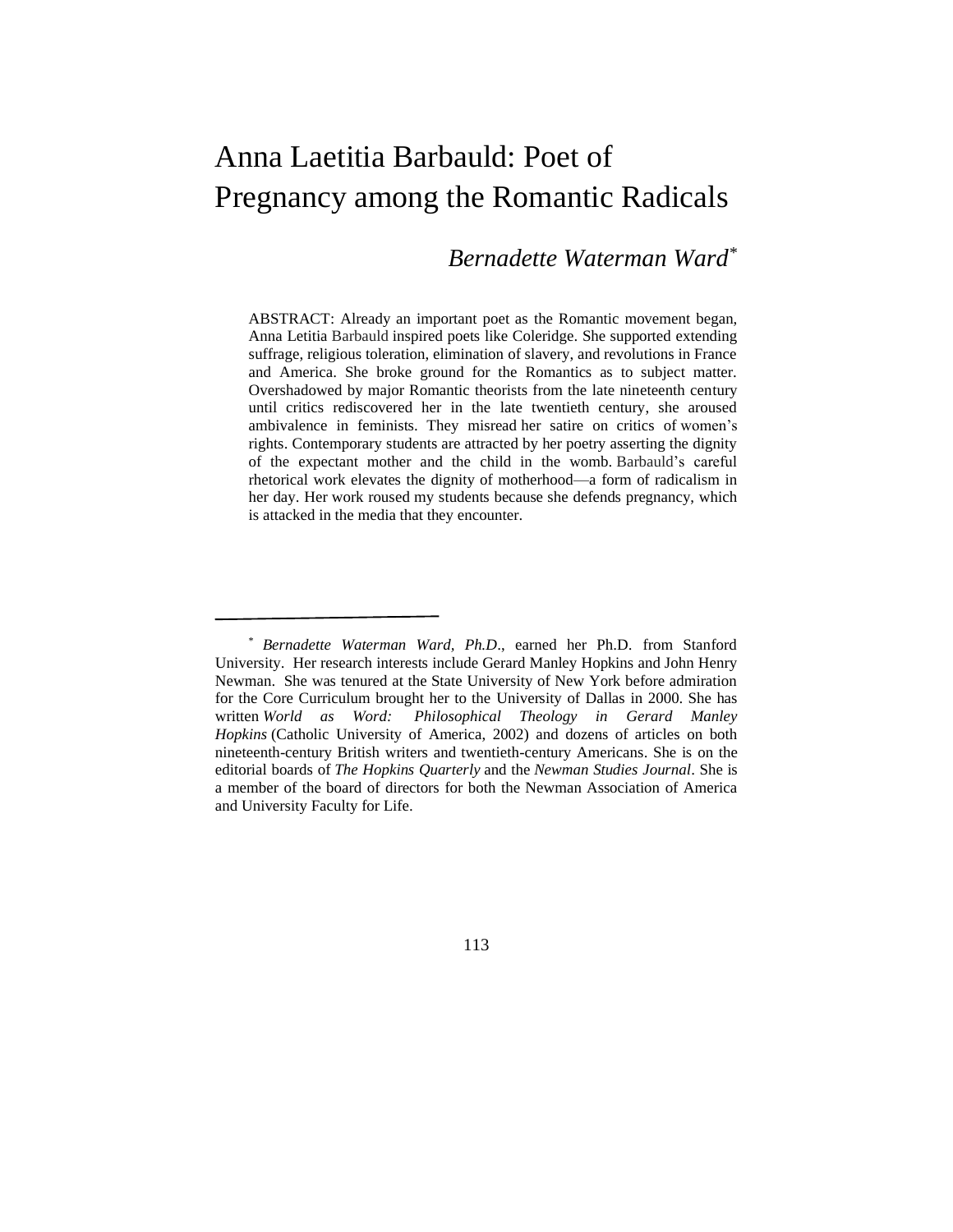N THE SPRING of 2021 I taught the Romantic and Victorian Literature Survey at the University of Dallas. Early in the term I like to have students write a short essay analyzing a poem in relation to the N THE SPRING of 2021 I taught the Romantic and Victorian<br>Literature Survey at the University of Dallas. Early in the term I like to<br>have students write a short essay analyzing a poem in relation to the<br>way that its formal choose any of the short lyrics we have read thus far in the term. By that time we had seen many poems by William Blake and Robert Burns, a few by poets popular in the time such as Robert Southey, Joanna Baillie, and Charlotte Smith, and some lyrics by the major Romantic poets William Wordsworth and Samuel Taylor Coleridge. Of my thirty-five students in two sections, six (all women) chose to write on a poem about pregnancy by Anna Laetitia Barbauld (1743–1825): "To a Little Invisible Being Who Is Expected Soon to Become Visible." It was by far the most popular poem. On the strength of that poem alone Barbauld trailed only Blake as the most popular poet in the course. What struck a nerve among so many students?

They were studying Romanticism in its historical roots and its cultural legacy. Barbauld was already a well-known intellectual by the time the Romantics began to write. We had studied her as background to the writers she fostered with friendship and advice. The ambitions, insights, assumptions, and even failures of Romantic thinkers were a both a response to and an impetus for vast social change. Barbauld was important to the Romantics' political legacy of revolutionary sympathies and of championing the rights of the oppressed. Romantics had momentous, lasting effects not only on the literature of England but also on the social and cultural world dominated by the British Empire. Among those effects was the movement toward elevating the status of overlooked groups of people, including the poor and women.

In the youth of the founders of Romanticism (William Wordsworth and Samuel Taylor Coleridge) Anna Laetitia Barbauld was among the principal literary voices of social and political transformation. Her most celebrated poems (from the 1770s through 1811) dealt with current politics. In domestic politics, she pressed for religious toleration in "An Address to the Deity," which promoted enlightened dissent from the Anglican Establishment, and she furthered that cause by aggressive pamphleteering against the Test and Corporations Act. That Act was repealed piecemeal over the course of the nineteenth century; some aspects of it lingered into the twentieth century. The act was meant to prevent those dissenting from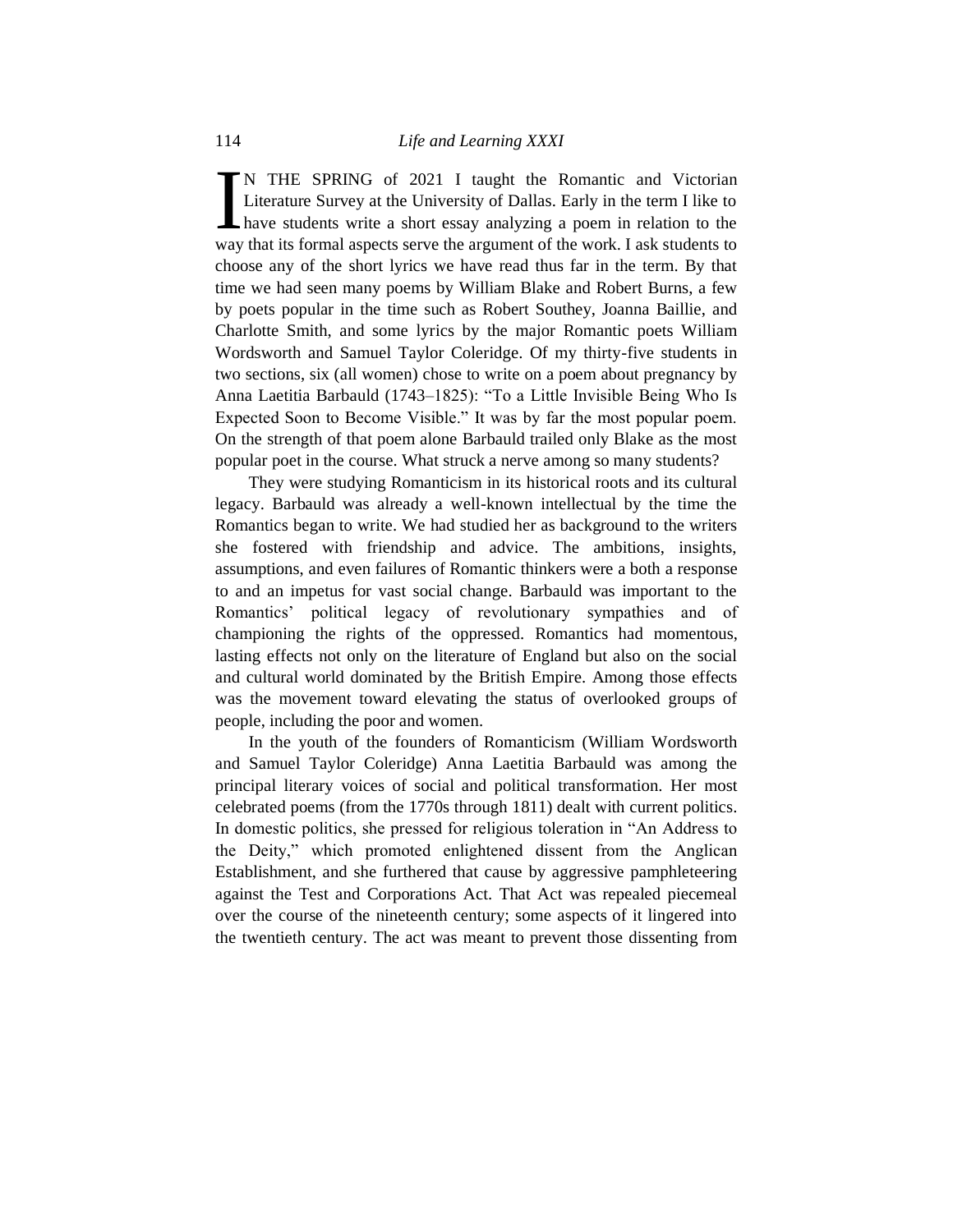the government's official Anglican Church from gaining entry into higher education, respected professions, and Parliament; it constrained other civil rights as well.<sup>1</sup> Barbauld also wrote about the poor and about common everyday work (as in "Washing-Day") with the sensitivity and respect that characterized her Romantic successors. Moreover, her poetry was celebrated for its opposition to animal cruelty. Her anthropomorphic mouse, calling for mercy from its cage in Joseph Priestley's laboratory, represented helpless prisoners everywhere. It may have been a source for similar tropes in the more famous "To a Mouse" by Robert Burns thirteen years later, influencing his poem that rues the ruin of "the best-laid plans of mice and men."

In international politics, Barbauld's "To a Great Nation" celebrated the French Revolution at a time when, like many of her Unitarian coreligionists, Barbauld expected that "France was exchanging an authoritarian government for representative institutions and a constitutional monarchy like their own."<sup>2</sup> Barbauld's poems also condemned exploitative colonization, most famously when France was subjugating Corsica in 1769. In "Sins of the Government, Sins of the Nation," she excoriated the 1792 war of the European monarchs against France, upon the principle that violence destroys the souls of the aggressors. She favored American independence and consorted with the radical literary circle that included Thomas Paine, William Godwin, Henry Fuseli, William Blake, William Wordsworth, and Mary Wollstonecraft.<sup>3</sup> She had, in short, impeccable credentials as a progressive leader in the literary world at the turn of the nineteenth century. But this fame was not what moved my students.

My students were excited by literature in opposition to slavery, but our anthology did not include Barbauld's work in this area. This omission elided the fact that her most ringing rhetorical success during her lifetime was her 1787 "Epistle to William Wilberforce," the father of the abolitionist movement, in response to a 163-to-88 Parliamentary "Rejection of the Bill

<sup>&</sup>lt;sup>1</sup>Susan J. Levasseur, "All monstrous, all prodigious things': Anna Barbauld's 'The Rights of Woman' and Mary Wollstonecraft's Revolution in Female Manners," *Nineteenth-Century Feminisms* 5 (2001): 10–36 at p. 15.

<sup>2</sup> Levasseur, p. 22.

<sup>3</sup> Levasseur, p. 15.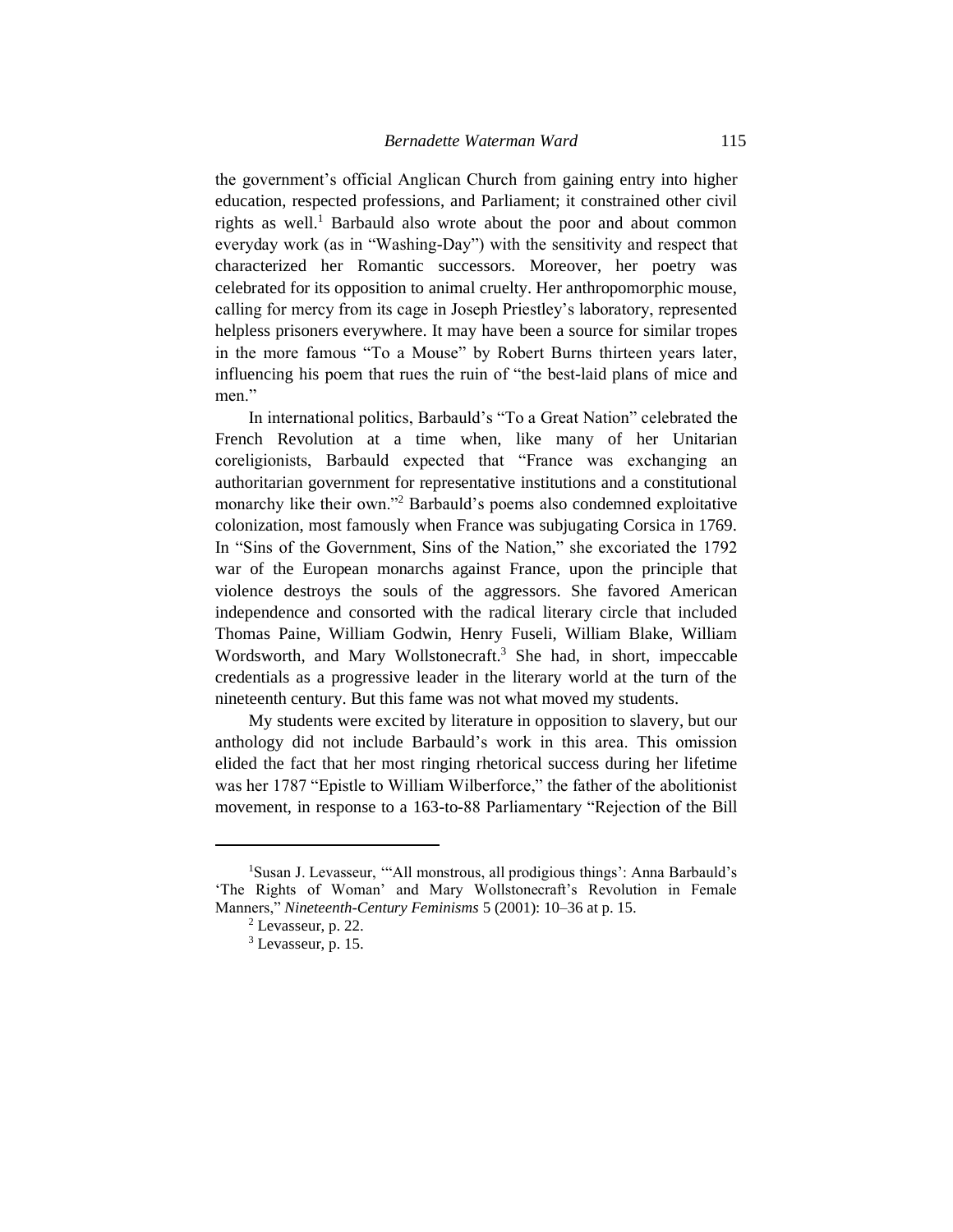for Abolishing the Slave Trade."<sup>4</sup> There she followed the Ciceronian strategy of antiphrasis—saying the opposite of what she means, with heavy irony. At the end, she turns to a future in which the heroism of the abolitionists will be honored and the mercantile greed of the colonizing parliament abhorred—an acknowledgment of present defeat, but not a surrender of principle.

I said "Ciceronian" quite deliberately, for Barbauld "convinced her father to teach her Latin, French, Italian, and some Greek, and read widely in classic and Augustan writers." Though personally shy in mixed company, she was widely admired, especially among other literary women, for her "display of a rigorous, 'masculine' education."<sup>5</sup> The novelist Maria Edgeworth admiringly distinguished Barbauld's "style from that of any other female writer by the ease, frequency, and felicity, of its classical allusions—allusions sufficiently intelligible to the unlearned, and which serve as freemason signs to the learned."<sup>6</sup>

Notably, in 1797, the young Coleridge, on the verge of his own rise to poetic fame (and long before his return to Trinitarian theology) walked forty miles to meet Barbauld. She responded with a little ode, "To Mr. S.T. Coleridge," wherein she advised him to stick to activism like hers:

Not in the maze of metaphysic lore Build thou thy place of resting; lightly tread The dangerous ground, on noble aims intent; And be the Circe of the studious cell Enjoyed, but still subservient. Active scenes Shall soon with healthful spirit brace thy mind, And fair exertion, for bright fame sustained, For friends, for country, chase each spleen-fed fog....<sup>7</sup>

<sup>4</sup> McCarthy and Kraft, *Anna Laetitia Barbauld: Selected Poetry and Prose*, ed. William McCarthy and Elizabeth Kraft (Peterborough, ON: Broadview, 2002), p. 122.

<sup>5</sup> Levasseur, p. 14.

<sup>6</sup> Letter, Sept. 23, 1804, quoted in Levasseur, n. 10.

<sup>7</sup> Barbauld, in McCarthy and Kraft, p. 143.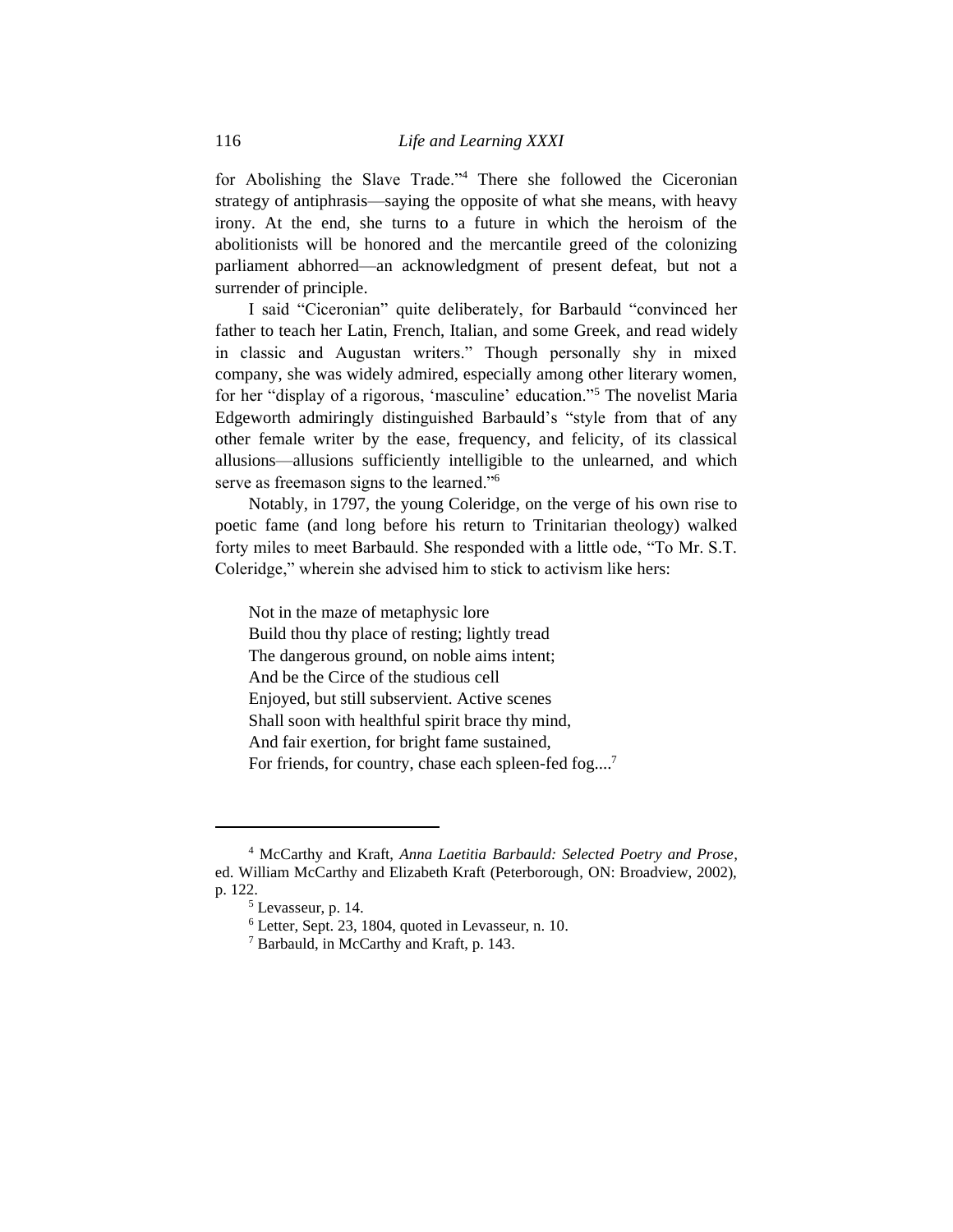Despite her importance in her own time, Barbauld's reputation washed away under the tide of the Romantic movement in literature. The cultural influence of Coleridge was far deeper, ultimately, than hers, for he, as Newman put it, "after all instilled a higher philosophy into inquiring minds than they had hitherto been accustomed to accept."<sup>8</sup> Barbauld, invoking Deistic platitudes like, "GOD is seen in all and all in GOD" remained in the chillier rationalist camp, careful to prove that her capacity for rational, dispassionate thought equaled that of the males. Her Deism evidenced what her younger contemporary John Henry Newman called "the dry and superficial character of the religious teaching and the literature of the last generation, or century." Born into the Romantic generation in 1801, he wrote of "the need which was felt both by the hearts and the intellects of the nation for a deeper philosophy"<sup>9</sup> and praised Samuel Taylor Coleridge for his willingness to confront spiritual profundity. John Keats, too, spoke with yearning of how Coleridge approached the "penetralium of mystery."<sup>10</sup>

But Barbauld, older by a generation, lived in a literary culture in which women had to defend the idea that they were able to think rationally. She wrote in the shadow of Alexander Pope (1688-1744), who had mocked women for irrational appetites: "Most Women have no Characters at all.... [E]v'ry Woman is at heart a Rake."<sup>11</sup> Her poetry's "archaic construction links Barbauld with a long line of poets, such as Spenser, Dryden, Pope and Cowper, in keeping with her wide knowledge of the canon of English, and especially Augustan, poetry."<sup>12</sup> Her language asserted educational qualifications that bolstered the prestige of her subject matter. Some of Barbauld's loss of importance stems from the fact that she, perhaps rather defensively, used the stiffly formal poetic language that was associated with

<sup>8</sup> John Henry Newman, *Apologia pro Vita Sua*, *Being a History of His Religious Opinions* (London UK: Longman Green, 1865), p. 97. Accessed at https://www.newmanreader.org/works/apologia65/chapter3.html).

<sup>9</sup> *Apologia pro Vita Sua*, p. 97.

<sup>10</sup> John Keats, letter to George and Tom Keats, 21-27 December 1817, *The Letters of John Keats: Volume 1, 1814-1818*, ed. Hyder Edward Rollins (Cambridge UK: Cambridge Univ. Press, 1958), p.194.

<sup>&</sup>lt;sup>11"</sup>Epistle to a Lady," 1.2, 216 [\(https://www.ling.upenn.edu/courses](https://www.ling.upenn.edu/courses) /hum100/lady.html)<sup>.</sup>)

<sup>12</sup> Levasseur, p. 25.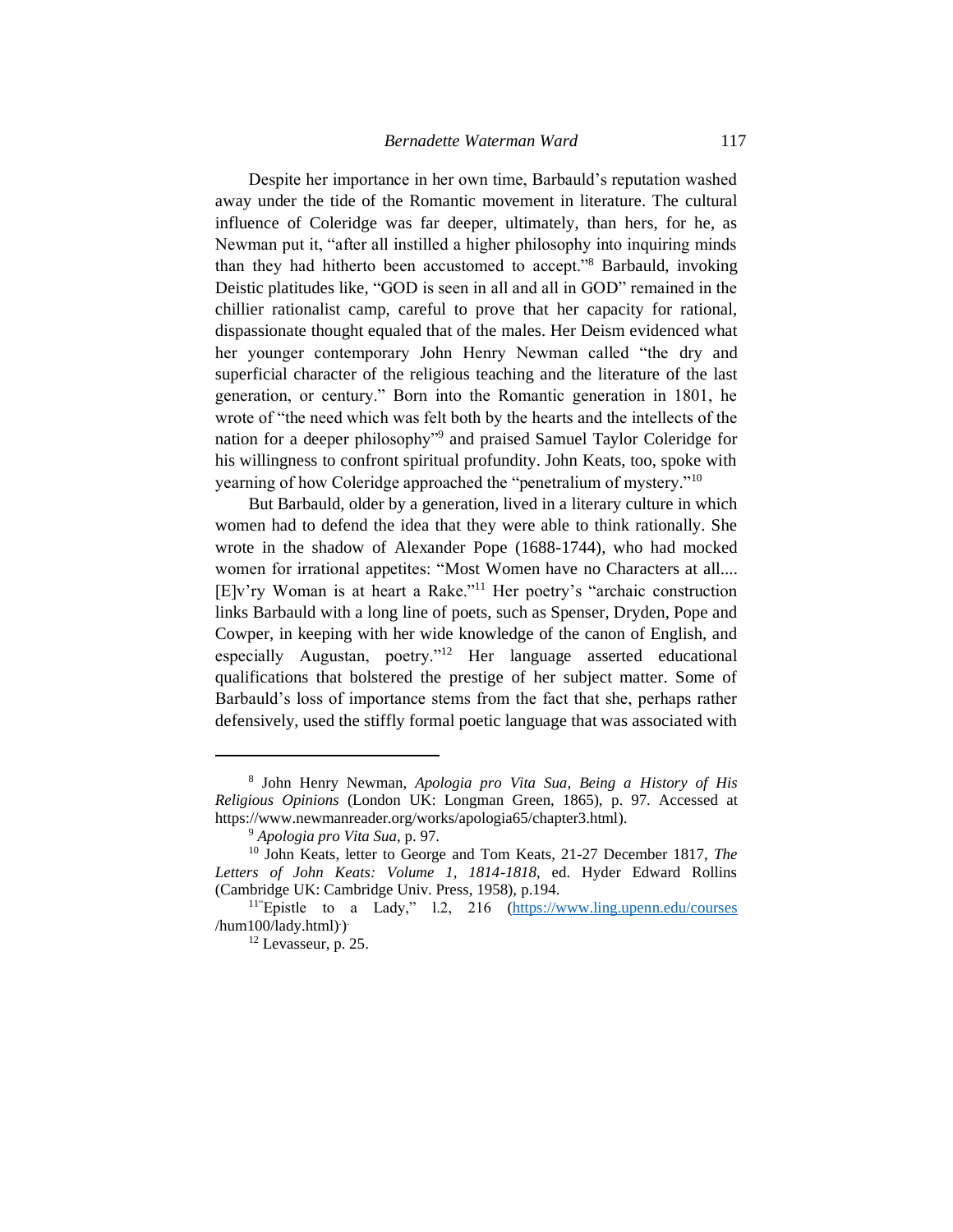a kind of formal education reserved for males of the upper classes. These traditions of poetic language were precisely what William Wordsworth attacked in the manifesto that effectively began the English Romantic movement, the Preface to *Lyrical Ballads* in 1798—his vision of poetry as "the very language of men." He successfully asserted that poets should unfold "the essential passions of the heart" in "a state of greater simplicity." Wordsworth condemned "[p]oets, who think that they are conferring honour upon themselves and their art in proportion as they separate themselves from the sympathies of men, and indulge in arbitrary and capricious habits of expression in order to furnish food for fickle tastes and fickle appetites of their own creation."<sup>13</sup> His lyrical charm and simplicity won the day—nay, the next two centuries and more.

In a poetic trajectory far differing from Wordsworth's fascination with how "the passions of men are incorporated with the beautiful and permanent forms of nature,"<sup>14</sup> Barbauld's subject matter tended to be immediate and political. Over the next generations, these topics faded into matters of historical rather than live interest. Even as the political radicalism of the Romantic poets began to rouse critical acclaim in the 1970s and 1980s, however, Barbauld was disdained. Amidst all her progressive credentials, she seemed to lack what was essential to the twentieth-century flowering of interest in women's literature. She was considered antifeminist, based on two letters and a poem called "The Rights of Woman." The letters had been edited deceptively and set in false context to make it seem as though she disdained the idea of women's education and also the idea of a literary journal by and for women.<sup>15</sup> This disservice to scholarship had been done by Barbauld's niece, Lucy Aikin, who hoped to save Barbauld from the taint of association with the marital and sexual chaos of the Godwin circle, which included the Shelleys and Mary

<sup>13</sup> William Wordsworth, Preface, *Lyrical Ballads, with Other Poems*, vol. 1, 2nd ed. n.p., 1800, accessed through Project Gutenberg, [\(http://www.gutenberg.org](http://www.gutenberg.org/) /cache/epub/8905/pg8905.html). This electronic text has no pagination.

<sup>&</sup>lt;sup>14</sup> Wordsworth, op. cit; no pagination is available in this edition.

<sup>&</sup>lt;sup>15</sup> William McCarthy, "Why Anna Laetitia Barbauld Refused to Head a Women's College: New Facts, New Story," *Nineteenth Century Contexts* 23 (2001): 349–79 at p. 351.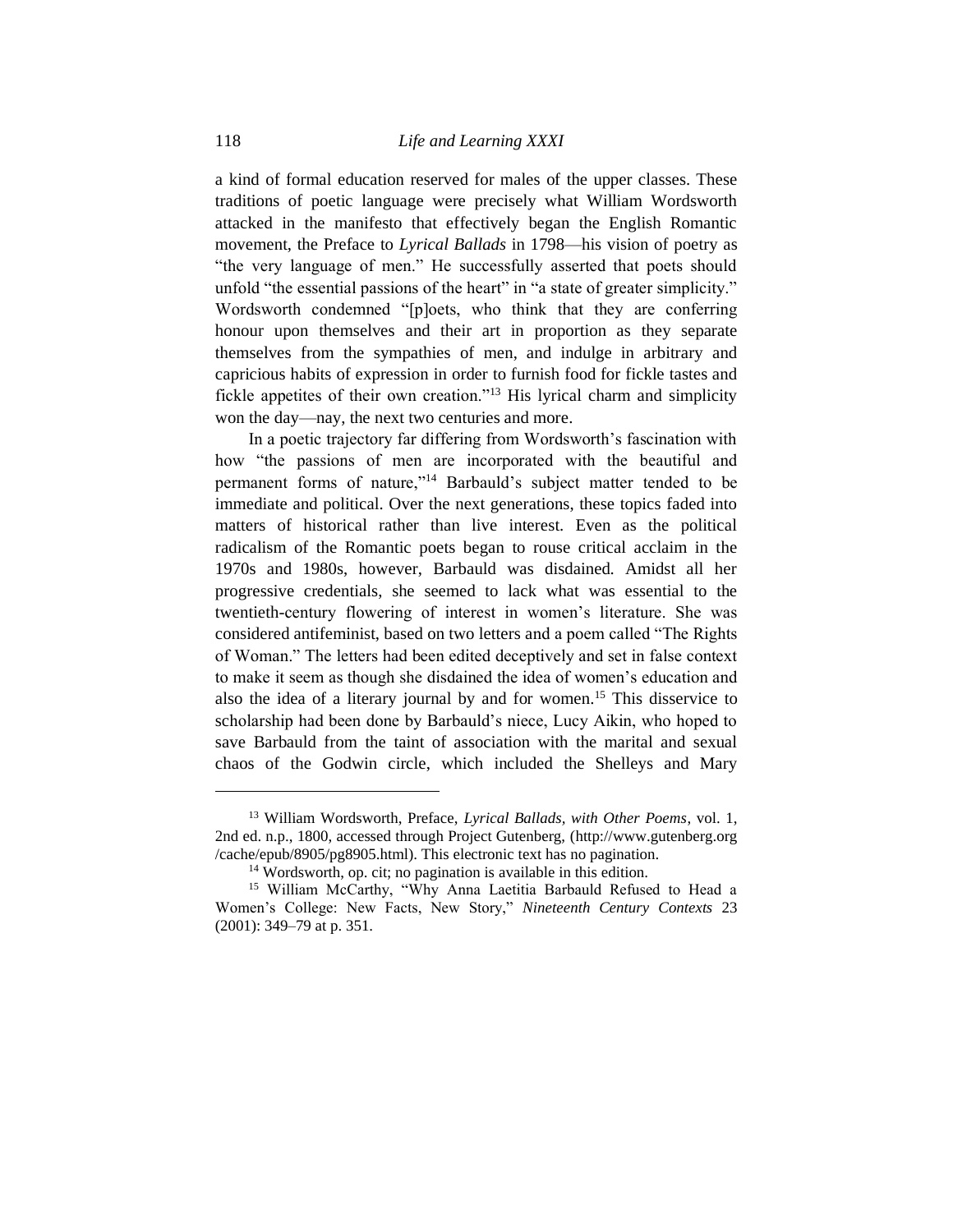Wollstonecraft. Wollstonecraft wrote *A Vindication of the Rights of Woman,* the great 1792 feminist manifesto that called for equality of opportunity. Although somewhat at odds with Wollstonecraft's personal history, her argument, based on the equality of moral responsibility inherent in God's relationship to every human soul, proposed a virtue-based "dignitarian" feminism, as Erika Bachiochi has termed it.<sup>16</sup> In her manifesto, despite several favorable comments on Barbauld,<sup>17</sup> Wollstonecraft critiques a poem "To a Lady, with some Painted Flowers" in which Barbauld admiringly compared a female friend to flowers "born for pleasure and delight alone."<sup>18</sup> Misled by Aikin into believing that the poem was an attack on Wollstonecraft in response to the critique of that poem, feminist scholars rained opprobrium upon Barbauld.<sup>19</sup> An insensitivity to classical rhetorical forms lent the scholars ammunition as they misread Barbauld's ironic call to arms in "The Rights of Woman," which seemed only to reinforce the notion that sexual attraction and chastity were women's only powers:

Go, gird thyself with grace; collect thy store Of bright artillery glancing from afar; Soft melting tones thy thundering cannon's roar, Blushes and fears thy magazine of war....

Awe the licentious, and restrain the rude; Soften the sullen, clear the cloudy brow: Be, more than princes' gifts thy favours sued;-- She hazards all, who will the least allow.

<sup>&</sup>lt;sup>16</sup> Erika Bachiochi, "The Rights of Women: Toward a Dignitarian Feminism," presented at *Prolife Feminism, the Law, and Women's Health*, 31st annual conference of the University Faculty for Life, June 5, 2021, via electronic distribution over Zoom.

<sup>&</sup>lt;sup>17</sup> Penny Bradshaw, "The Limits of Barbauld's Feminism: Rereading "The Rights of Woman," in *Anna Letitia Barbauld: New Perspectives*, ed. William McCarthy and Olivia Murphy (Lewisburg PA: Bucknell Univ. Press, 2014),pp. 23- 37, n. 9.

<sup>18</sup> Barbauld, ed. McCarthy and Kraft, 95. Line 14

 $19$  An extensive list of her hostile critics may be found in Bradshaw, n. 2.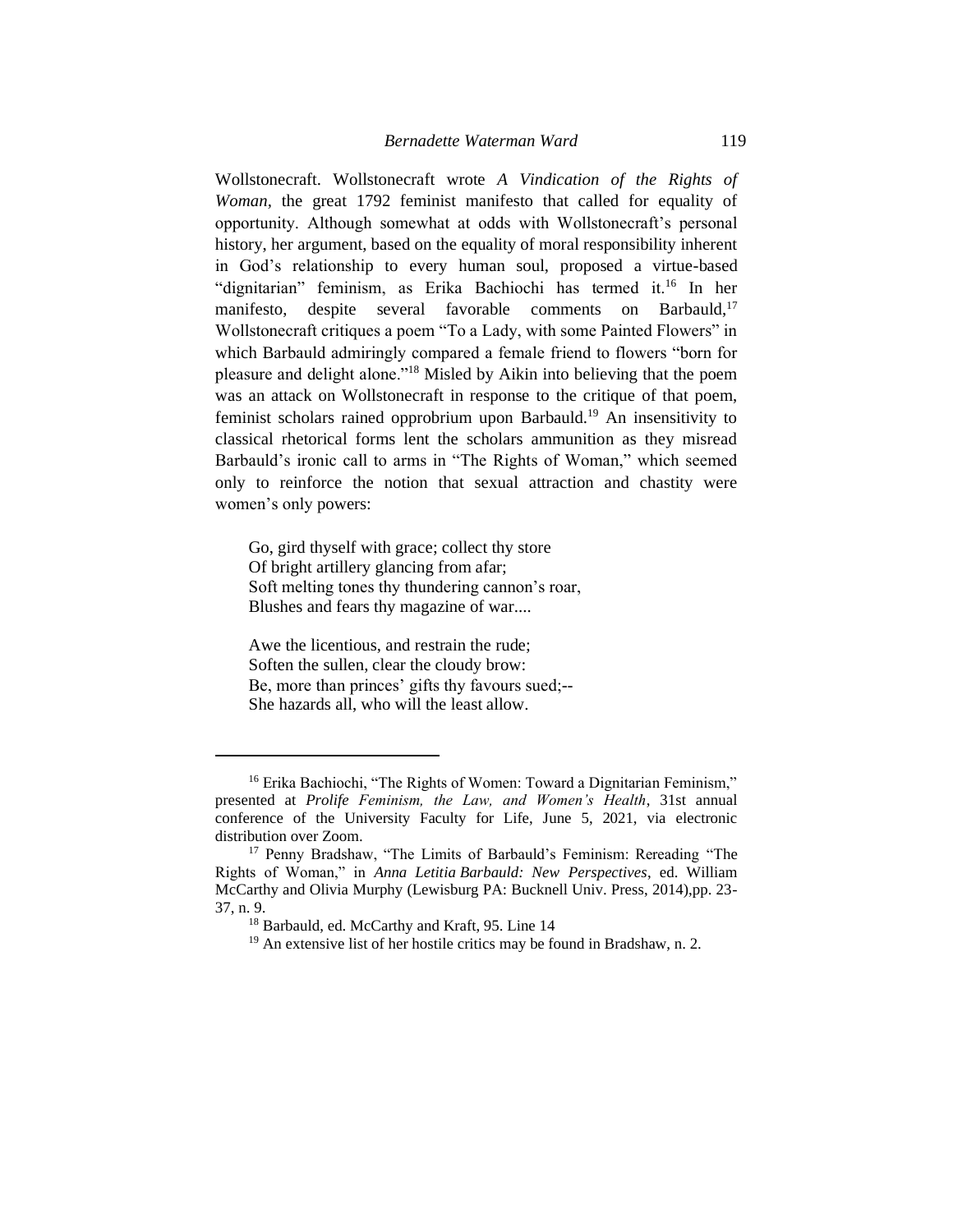They did not recognize the Ciceronian antiphrasis or the classical rhetorical figure of cacozelia, the ironic use of grand language. Literacy in her day was still an upper-class phenomenon. The Methodist Sunday School movement was new. Her expected audience was schooled in detecting tropes, schemes, and figures of rhetoric. Thus the poet could reasonably presume that a literate reader would recognize that the comparisons that match cannon with "soft melting tones" and artillery with "blushes and fears" make perfectly clear the hopelessness of traditional accounts of the power of women over men.

Without consciousness of the figures of rhetoric that Barbauld is invoking, twentieth-century feminists reacted with aversion to the last stanza as it presents an ideal of egalitarian heterosexual matrimony. They were outraged by the apparent proposition that domestic coziness could correct the injustices of the oppression of women:

> Then, then, abandon each ambitious thought, Conquest or rule thy heart shall feebly move, In nature's school, by her soft maxims taught, That separate rights are lost in mutual love.<sup>20</sup>

Barbauld's place in the canon became that of the antifeminist woman whose benighted prejudices needed to be exposed and eliminated, despite all her work for radical causes.

William McCarthy, the twenty-first-century editor of Barbauld's work, did some detective work to discover that Barbauld's refusal to open an academy for women was addressed not to the feminist campaigner Lady Montagu but to Barbauld's own fiancé Theophilus Rouchemont Barbauld, who wanted to capitalize on the fame of the poet, then known as Miss Aikins, instead of headmastering a school himself. Unable to get placement as a Church of England minister because of his dissent from Parliament's Articles of Religion, he copied out the letter to a patron he had hoped to entice, probably to show that the failure to pursue the project was not his fault but hers.<sup>21</sup> McCarthy found that in this archived, unedited copy of the

<sup>20</sup> Barbauld, in McCarthy and Kraft, eds., p. 131.

 $21$  McCarthy, n.8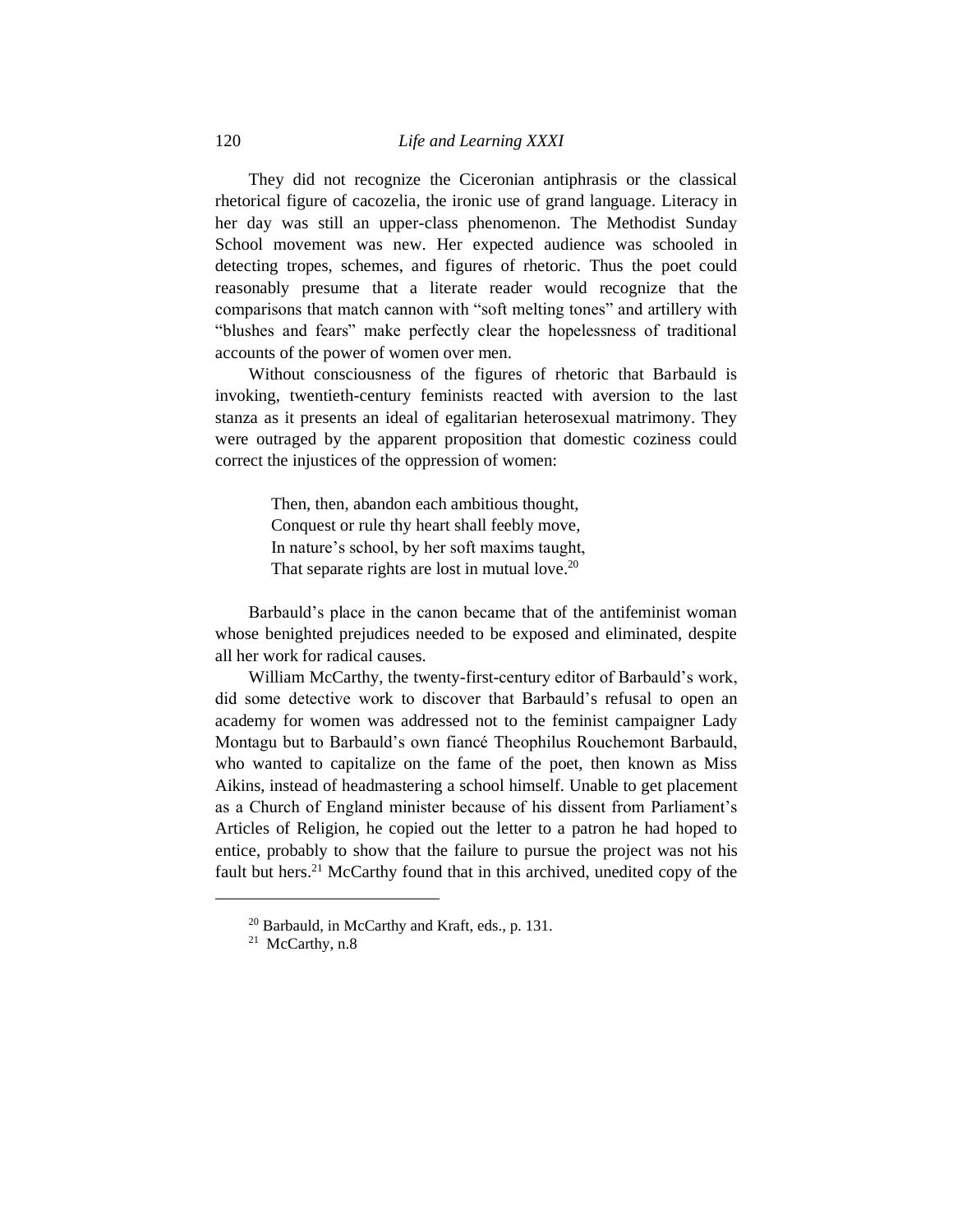letter, the poet makes clear that she wants some "leisure" once she is married—presumably for writing—rather than the double workday of parenting and business. McCarthy's revelatory article on Barbauld's true intent praises her resistance to "compulsion" that would propel her unwilling into the workplace. It rebukes, as did the late Elizabeth Fox-Genovese, "Another feminist expectation...that a feminist woman always seeks opportunities to act in the public sphere" such that "the public carried all the value."<sup>22</sup> This expectation about feminism is violated when "The Rights of Woman" moves decisively into the domestic sphere as the place in which some measure of victory against oppression might be achieved.

The Ciceronian irony and the deeply curtailed hope at the end of "The Rights of Woman" indicate discouragement about progress in changing woman's situation. The ending replicates not only the rhetorical strategy of her famous poem about the anti-slavery efforts of Wilberforce but also that of several other poems of a political nature where she admits the defeat of her ideals but comforts the reader with gentle, future-oriented expectation at the end.<sup>23</sup> In deploying this strategy, Barbauld is not critiquing but supporting Wollstonecraft's virtue-based feminism and mocking the same ideology that Wollestonecraft criticizes: the idea that a woman's power in the world depends entirely on male sexual desire. Nevertheless, she indeed hopes that some vaguely envisioned improvement in virtue will produce egalitarian relations between men and women, for it is in the moral realm that Barbauld constantly argues that true change is accomplished.

The poems anthologized for my students were "The Rights of Woman," "Washing-Day," and "To a Little Invisible Being Who is Expected Soon to Become Visible." In the hands of editors insensitive to Barbauld's classical rhetorical training, this grouping of poems was arranged so as to motivate students to dismiss Barbauld as a woman brainwashed into wanting women sexually subjugated: tied to the drudgery of household chores and the burdens of pregnancy. Fortunately, English majors at the University of Dallas are themselves trained in the classical

<sup>22</sup> McCarthy, p. 354. See Fox-Genovese's classic, *Feminism Is Not the Story of My Lif*e (Anchor, 1996).

<sup>&</sup>lt;sup>23</sup> For instance, "On the King's Illness," "To Dr. Priestley," and "To a Great Nation."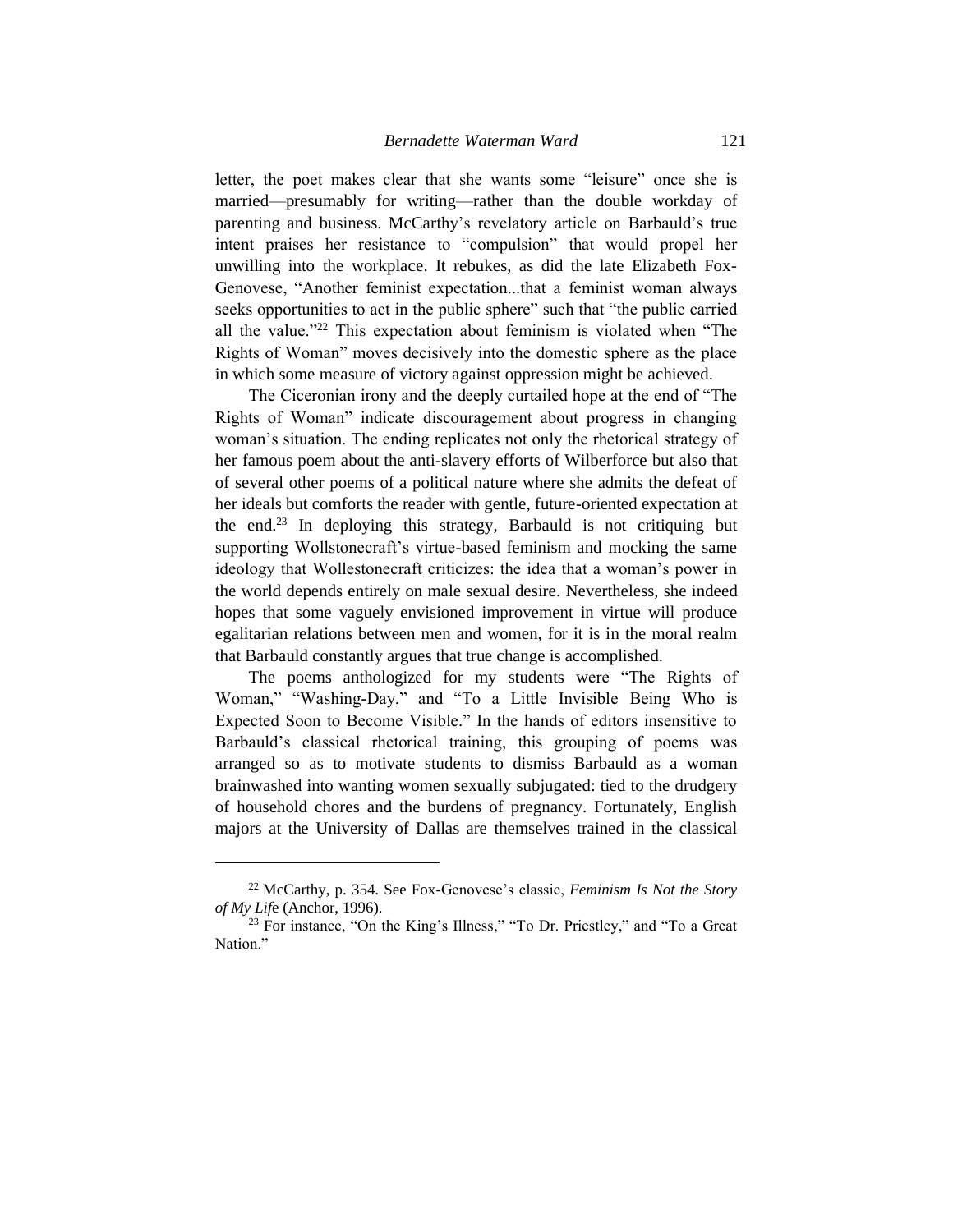forms of rhetoric with a rigor unusual in college English departments in our day. By the middle of junior year, they are expected to be able to recognize the meaning and use of matters that have become arcane: various tropes of irony, cacozelia, parallelism, antithesis, litotes, allusion, chiasmus, and a host of other technical tools, tricks, and strategies that in previous centuries formed the basis of a classical education in good writing.

Armed with this knowledge, my students encountered the poem:

To a Little Invisible Being Who is Expected Soon to Become Visible

By Anna Laetitia Barbauld

Germ of new life, whose powers expanding slow For many a moon their full perfection wait,— Haste, precious pledge of happy love, to go Auspicious borne through life's mysterious gate.

What powers lie folded in thy curious frame,— Senses from objects locked, and mind from thought! How little canst thou guess thy lofty claim To grasp at all the worlds the Almighty wrought!

And see, the genial season's warmth to share, Fresh younglings shoot, and opening roses glow! Swarms of new life exulting fill the air,— Haste, infant bud of being, haste to blow!

For thee the nurse prepares her lulling songs, The eager matrons count the lingering day; But far the most thy anxious parent longs On thy soft cheek a mother's kiss to lay.

She only asks to lay her burden down, That her glad arms that burden may resume; And nature's sharpest pangs her wishes crown, That free thee living from thy living tomb.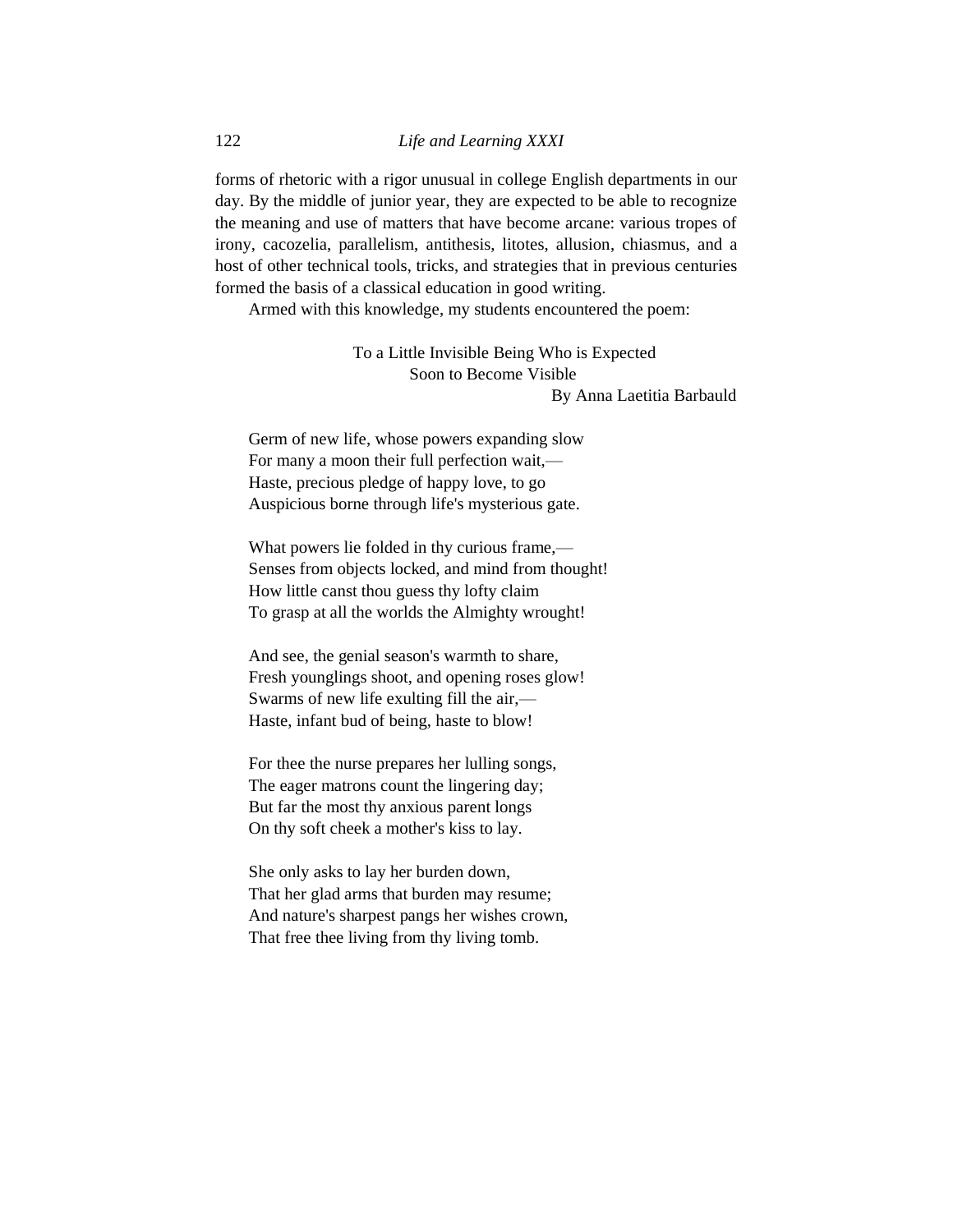She longs to fold to her maternal breast Part of herself, yet to herself unknown; To see and to salute the stranger guest, Fed with her life through many a tedious moon.

Come, reap thy rich inheritance of love! Bask in the fondness of a Mother's eye! Nor wit nor eloquence her heart shall move Like the first accents of thy feeble cry.

Haste, little captive, burst thy prison doors! Launch on the living world, and spring to light! Nature for thee displays her various stores, Opens her thousand inlets of delight.

If charmed verse or muttered prayers had power, With favouring spells to speed thee on thy way, Anxious I'd bid my beads each passing hour, Till thy wished smile thy mother's pangs o'erpay.<sup>24</sup>

What my students noted about Barbauld was in part connected to the other texts we had read, in particular Jane Austen's *Sense and Sensibility,* which features a running joke about pregnancy. In that Romantic-era novel, a loudmouthed and uncouth but motherly character, Mrs. Jennings, has a married daughter who is pregnant. She cannot resist speculating upon her daughter's "great size by now" and other aspects of her expected "confinement," as Austen delicately puts it in the narrator's voice. Whenever Mrs. Jennings bursts forth with conversation upon this topic, any character with any semblance of propriety falls all over herself to change the subject, offering opportunity for Austen's sly wit. I had explained that pregnancy and childbirth were not mentioned in polite company. In fact, though I did not mention this to my students, it seems that the aversion to

<sup>24</sup> https://www.poetryfoundation.org/poems/43617/to-a-little-invisible-beingwho-is-expected-soon-to-become-visible.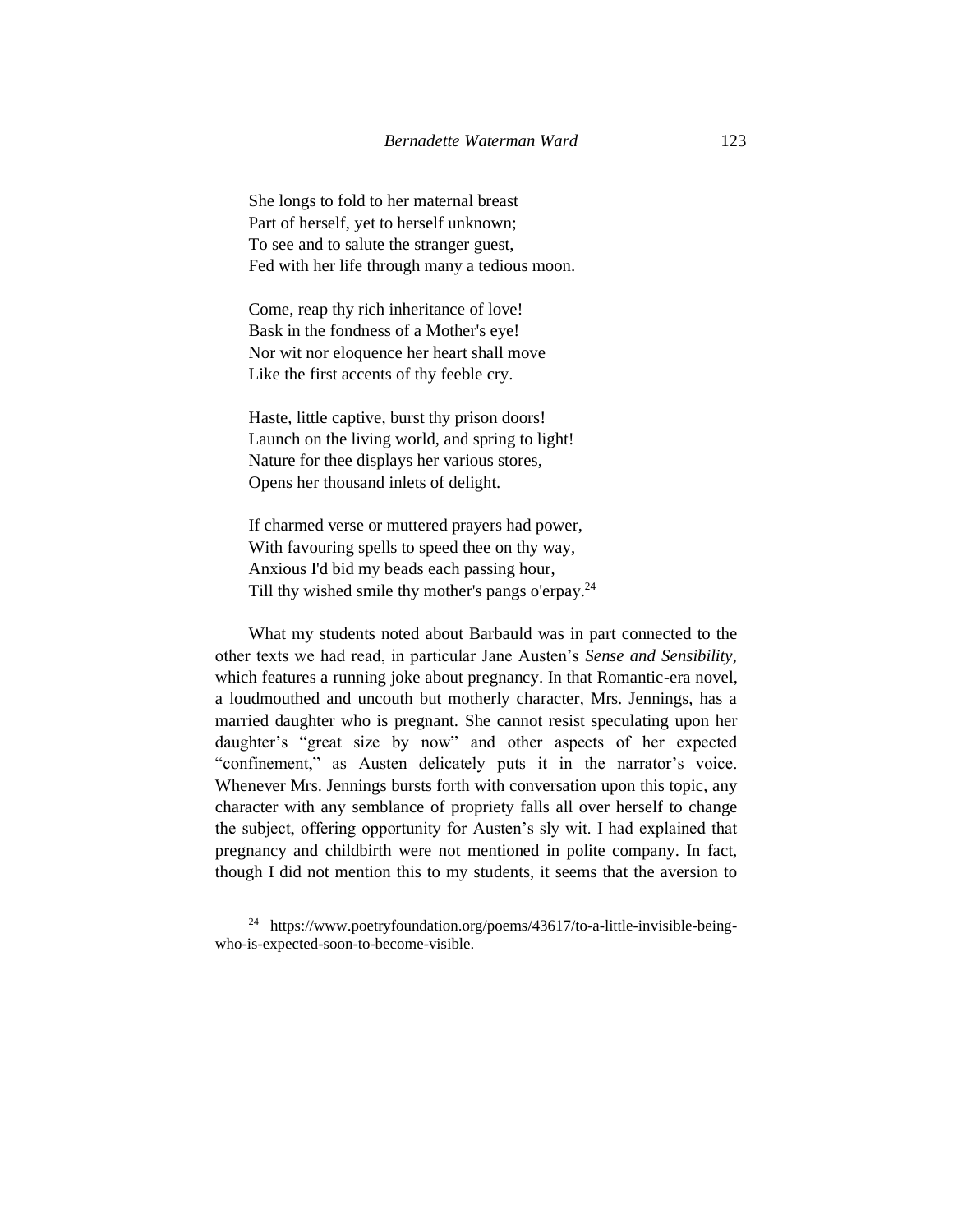discussing the mother's relationship to her child during pregnancy is not much weaker among modern academics than among well-bred eighteenthcentury British ladies. Neither the feminist critics nor earlier twentiethcentury critics deal with Barbauld's poem on pregnancy, if they mention her at all. Though "To a Little Invisible Being" is one of the most widely anthologized of Barbauld's works, a search of the MLA database, JSTOR, and Academic Search Complete turned up no articles discussing the poem except as an example of something else. The great magisterial voice among Romantic critics of the late twentieth century, Jerome McGann, takes it upon himself to engage with the poem for a page and a half, but transforms the lyric unrecognizably into "a poem about poetry."<sup>2525</sup> The taboo obeyed by the critics may spring from the poet's unconflicted joy at the idea of ordinary motherhood. Romantic writers and modern critics seem to have a penchant for mad mothers, evil mothers, and even incestuous mothers, in the more sensationalistic Shelleyan mode.<sup>2626</sup>

My students, on the other hand, took the work as directly addressing a social problem that Barbauld faced. Several mentioned Austen's novel as evidence that the most characteristically female process had been made into a matter of shame and concealment. I had pointed out the elevated style that Barbauld uses, alien to that recommended by Wordsworth, and had speculated that perhaps that elevation was itself part of the argument of the

<sup>25</sup> Jerome McGann, *The Poetics of Sensibility: A Revolution in Literary Style* **(**Oxford UK: Clarendon Press, 1998), pp. 67-68. My thanks to Tristan Connolly, whose book advertisement about his book on literature and medicine noted the odd "sublimation of birth into metapoetry" in more than one critic. See https://www.taylorfrancis.com/chapters/edit/10.4324/9781315653457-23/annabarbauld-little-invisible-being-maternity-poetry-medicine-tristanne-connolly.

<sup>26</sup> See, for a little trove of instances, Jennifer Thorn's enthusiastic review of *Romanticism, Maternity, and the Body Politic* by Julie Kipp (New York: Cambridge Univ, Press, 2003) in *Studies in Romanticism* 44 (2005): 647-50. No happy or even competent mother makes an appearance, and the critic takes leave of her readers by expressing a longing for an essay by the same author on *Frankenstein*—a text notable for the void where maternity ought to be. The monster is made without any woman's involvement, and the only mothers in the story die before the main action begins.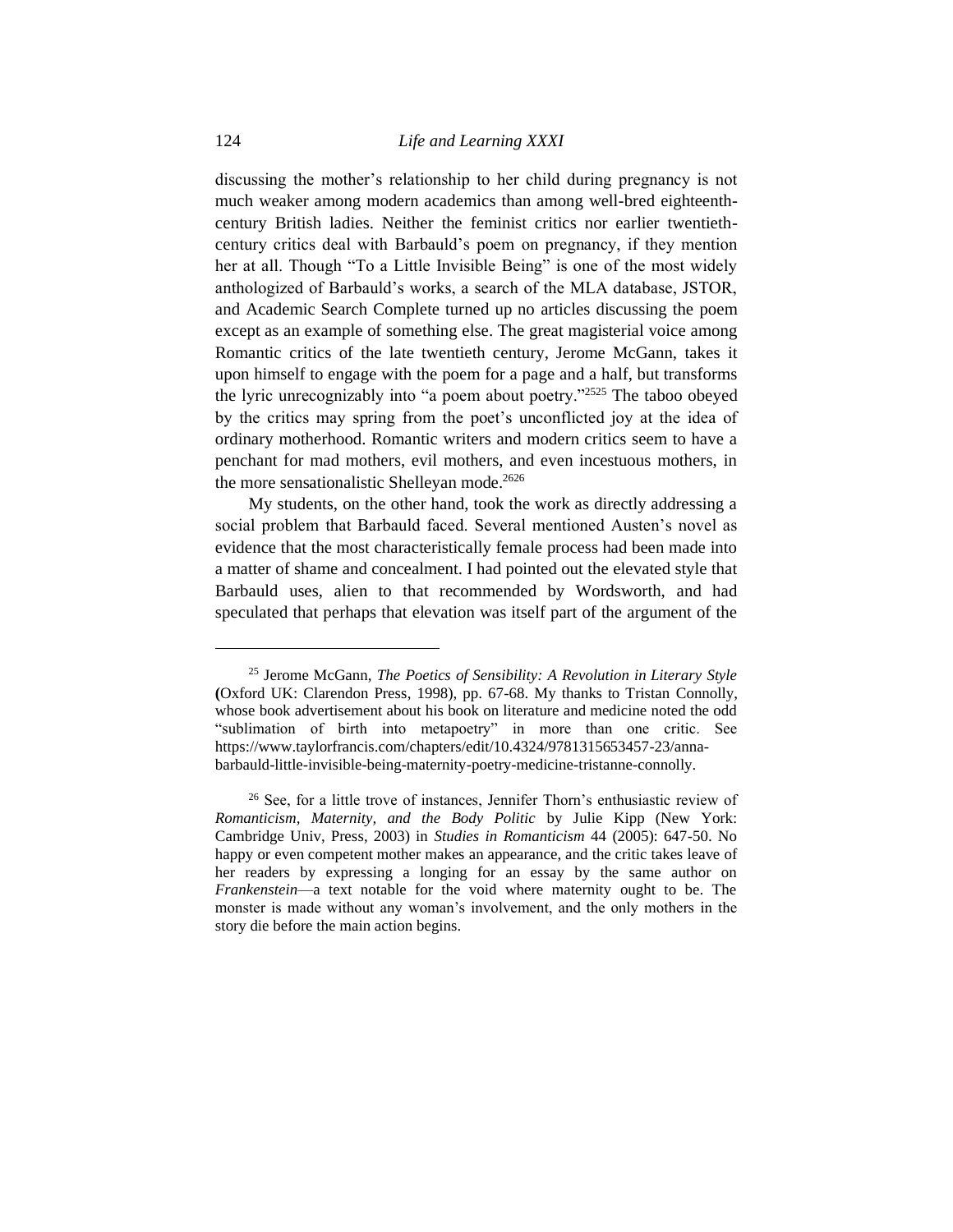poem. Students took this up enthusiastically. All my students had been through their "Junior Poet" training in prosody, tropes, and figures; none failed to discuss the meaning of Barbauld's stylistic choices.

There are several aspects to elevated style. Meter is fairly basic. Barbauld writes in tightly structured stanzas, though in her circle it was acceptable to write a poem in free verse even in the late eighteenth century. Blake's *The Marriage of Heaven and Hell,* for instance*,* is very loosely structured, and Wordsworth's "Ode: Intimations of Immortality" is wildly irregular in length of lines, use of rhyme, and stanzaic breaks. Regular meter and the repetition of structured stanzas lend a degree of formality to a poem and demonstrate a familiarity with forms that commanded respect, as Wordsworth noted in his *Preface*. Regular meters serve to give the reader a sense of predictability, and to guide the reader's attention. Once a beat is established, a poet can then reverse or vary the units (called feet) or substitute another rhythmic unit to make a reader notice a change and call attention to a line or word. Sometimes a variation requires the reader to use a particular kind of pronunciation, such as contraction or lengthening of word, for subtle effects of emphasis.

I had pointed out the poem's metrical formality: fairly regular iambic pentameter, the most common in English. My student Fiona Mitchell observed that in the stanzas describing the unborn child in the womb, the meter forces the reader to speak some words in a contracted form: "powers" and "curious."<sup>27</sup> Likewise, in the stanza describing the tedium of the last weeks of waiting for birth, Mitchell noticed foot substitutions that inserted extra syllables, difficult to elide, in lines with "many" and "tedious" in them. The form emphasizes meaning by lengthening the lines beyond the established rhythms.

Another student, Isabella Childs, noted the rhyme scheme, one commonly used in hymns, which would have roused associations with religious themes. Barbauld did write hymns and makes use of such associations, especially as the poem closes, establishing an association of

<sup>27</sup> Fiona Mitchel, "Made Worthwhile," essay submitted in Romantic and Victorian Literature, University of Dallas, Spring 2021.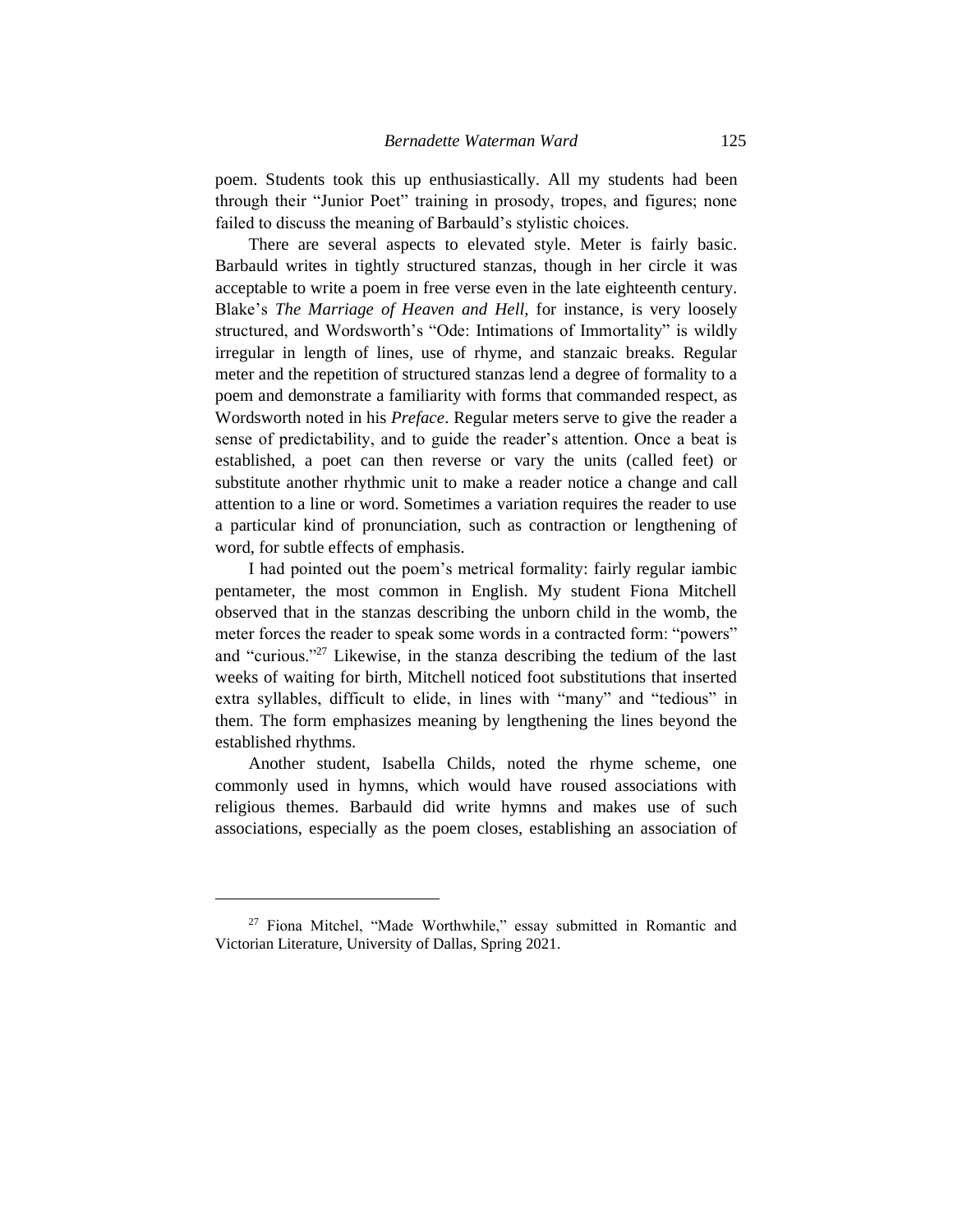sacredness with pregnancy, as three of my students contended.<sup>28</sup> This had, of course, been common in Christian hymnody celebrating the Incarnation, but as miracles became suspect among the upper crust and Deism became fashionable, divinity was less associated with pregnancy.<sup>2929</sup> The biblical allusion to "worlds the Almighty wrought" also emphasizes the sacredness of pregnancy. For the same reason Barbauld makes frequent allusions to religious practices.

In terms of argumentative strategy, the poem begins as a long apostrophe addressed to the baby in the womb. This forces the reader to imaginatively recognize the child as a rational being, capable of understanding. The first two stanzas of the poem emphasize the child's powers of apprehension and urge the child to begin to exercise them. Then the poet lushly describes the welcoming natural world awaiting the child's coming, and then culminates her rhetoric with a portrait of the welcoming mother. In the course of teaching the poem, I had of course drawn attention to some of its formal aspects, such as the near-chiasmus in "to free thee living from thy living tomb." Students enthusiastically and successfully took up the hunt for more. Once the poet arrives at the portrait of the mother, the rhetorical figures come thickly. Barbauld employs paradox: "lay her burden down/That her glad arms that burden may resume," "nature's sharpest pangs her wishes crown," and "Part of herself, yet to herself unknown," followed by the oxymoron of "stranger guest." Elevating inversions of the ordinary syntax of sentences appear frequently throughout the poem, but as they approach the mother's attitude they are even obtrusive. The most elaborate rhetorical figures are reserved for the woman herself, though in many lines circumlocution dignifies the matters that were yet considered too low for poetical treatment: "life's mysterious gate" for the birth canal and "living tomb" for the distasteful but rhyming "womb";

<sup>&</sup>lt;sup>28</sup> Isabella Childs, "To a Little Invisible Being," essay submitted in Romantic and Victorian Literature, University of Dallas, Spring 2021. Samantha Tieman and Paula Chang made similar arguments, citing different lines.

 $29$  For reflections on the effect of theology upon imagery having to do with the Christ Child, see Theresa Kenney, "The Manger in the Early Modern Period." In *The Encyclopedia of the Bible and Its Reception*, ed. Rachel Fulton Brown and Rika Spiekermann (Berlin: De Gruyter, 2019).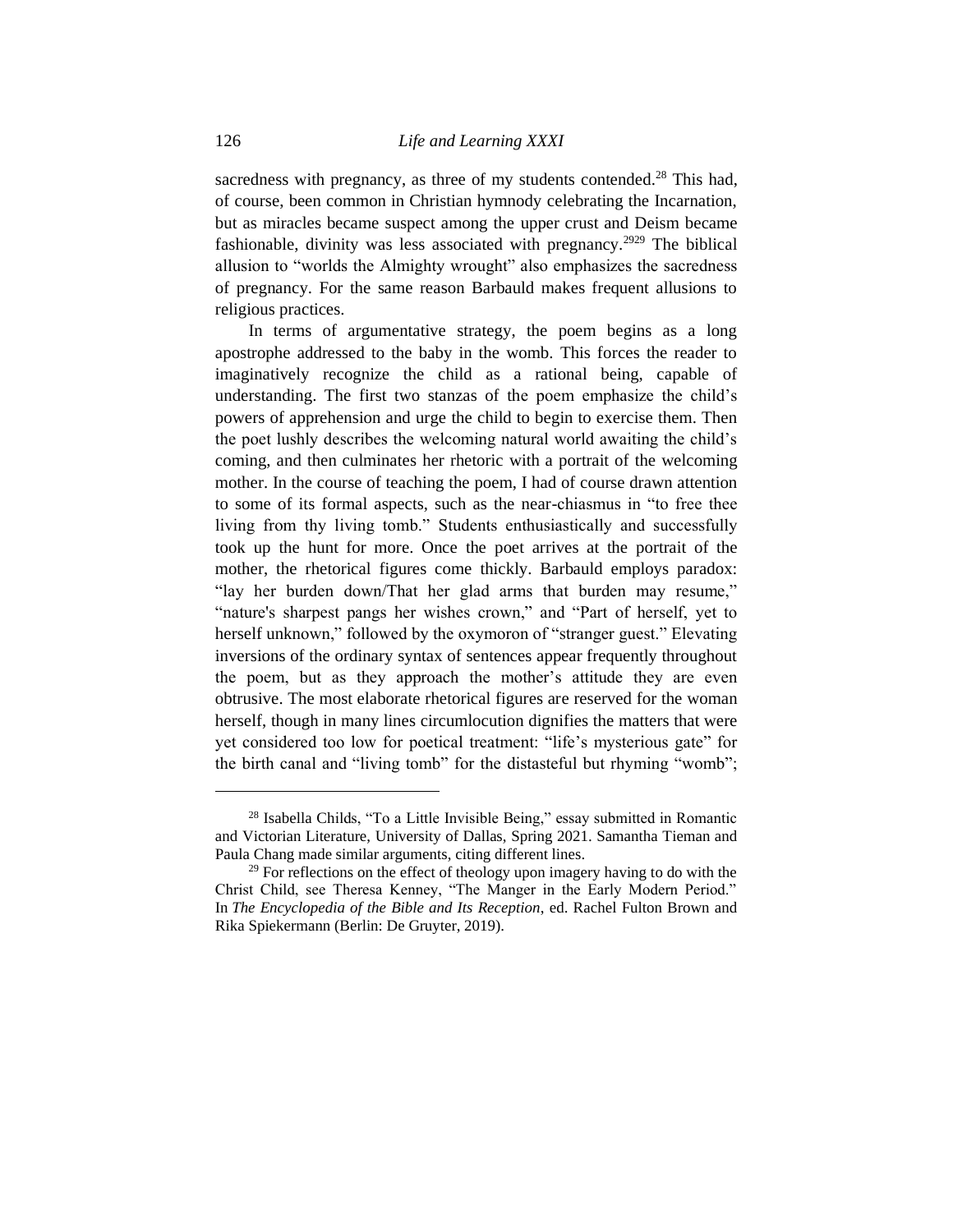"germ of new life," "precious pledge of happy love" and "little captive" to name the child; "lay her burden down" and "nature's sharpest pangs" for the process of birth.

These rhetorical tools serve a central purpose. Through mastery of the culturally masculine realm of rhetorical tropes, figures, and arrangement, they display the erudition and dignity of the poet. Her familiarity with poetic convention asserts intelligence and frees the poem from any accusation of being a mere emotional effusion. Thereby the subject matter is granted greater dignity insofar as it is made worthy of such treatment, without irony. When writing in a more casual vein, Barbauld had been mocked for writing poems about low topics such as laundry—though Homer certainly did the same in the *Odyssey*. <sup>30</sup> With a stiff wall of apostrophe, allusion, chiasmus, inversion, and carefully managed meter, Barbauld defends this poem about the powers of the female body against such mockery. My students' zealous explication of these devices constituted good application of their training. Still, the skill of their analysis does not explain the fact of their choice of Barbauld's poem, though her expertise rewards investigation so well.

As one might expect in 2021, a year fraught with race-based rhetoric, questions of race, class, and gender emerged—or rather, students explicitly rejoiced in the poet's freedom from naming those "artificial and base limitations," as one student called them.<sup>31</sup> Students marveled that explicit references to the child's economic or social situation were totally absent. However, they were alert to the fact that Barbauld was aggressively addressing social oppression. Indeed, they found in Barbauld a defender from a kind of oppression they felt themselves. They found her ideas, as one wrote, "much needed in today's society, which tells women to ignore

<sup>30</sup> Book Six of *The Odyssey* opens with an epic account of doing laundry. Francis Jeffrey's contemporary mockery of Barbauld is cited in McCarthy and Kraft, p. 143: "All the world laughs at Elegiac stanzas on a sucking-pig—a Hymn on Washing-day—"

<sup>&</sup>lt;sup>31</sup> Samantha Tieman, "An Insight into the Challenging of Society to Give Voice to the Voiceless," essay submitted in Bernadette Waterman Ward, Romantic and Victorian Literature, University of Dallas, Spring 2021.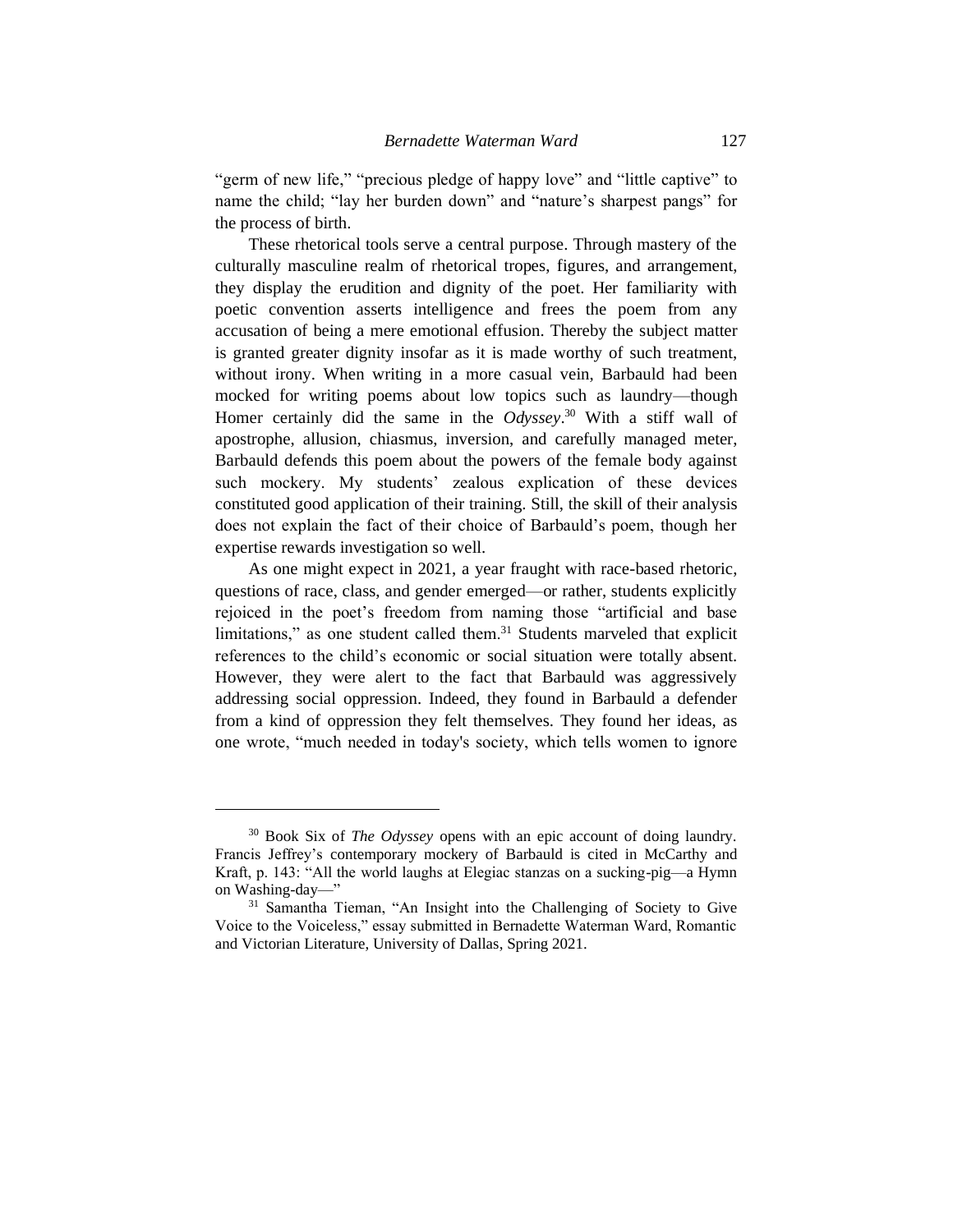every selfless desire of family and children."<sup>32</sup> There have been popular media attempts to impose ecological guilt on women who bear children, especially in first-world countries.<sup>33</sup> One student, Paula Chang, defended motherhood with reference to the selflessness evidenced by the mother's willingness to undergo "Nature's sharpest pangs": "Childbearing forms the perfect image of love as the mother loves her baby as herself."<sup>34</sup>

One explained Barbauld's focus on nature as an assertion that, as the student put it, "even if the 'young bud of life' was born into unfavorable circumstances, its worth and dignity would remain in the beauty of nature and the will intended for us by God. The natural dignity in our claim as humans is what brings our worth, not societal prescriptions of calculated worth and economic potential." Having read some radical Utilitarians in the early weeks of the course and having seen Charles Dickens attack them, students disdained the idea of looking to a person's capacity for economic contribution as a measure of human value.

Several took Barbauld's work as an opportunity for opposing the economic considerations currently touted in the popular media as a discouragement to parenthood. Some considered this an attempt to erase their femaleness and denigrate things that can only be done by women in favor of things that are traditionally done by men, pressuring women, as one said, "to prove their equality to men." She analyzed the pressure as an attempt to erase femaleness altogether, "demanding the disappearance of these differences." She had ample reason to take offense at these demands. The transgender movement has denied that childbearing is something that

<sup>32</sup> Dayne Patillo, "Barbauld's Defense of the Traditional Woman," essay submitted in Bernadette Waterman Ward, Romantic and Victorian Literature, University of Dallas, Spring 2021.

<sup>&</sup>lt;sup>33</sup> See the notorious "Is Having A Baby In 2021 Pure Environmental Vandalism?" by Nell Frizzell, (British *Vogue*, April 25, 2021; accessed at https://www.vogue.co.uk/mini-vogue/article/having-a-child-sustainable, June 10, 2021). The title encapsulates the trend, though the article itself is milder and admits that the author is a parent. It is worthwhile to imagine the child, as a teen, reading such an assessment of her existence.

<sup>34</sup> Paula Chang, "Short Poem Analysis," essay submitted in Bernadette Waterman Ward, Romantic and Victorian Literature, University of Dallas, Spring 2021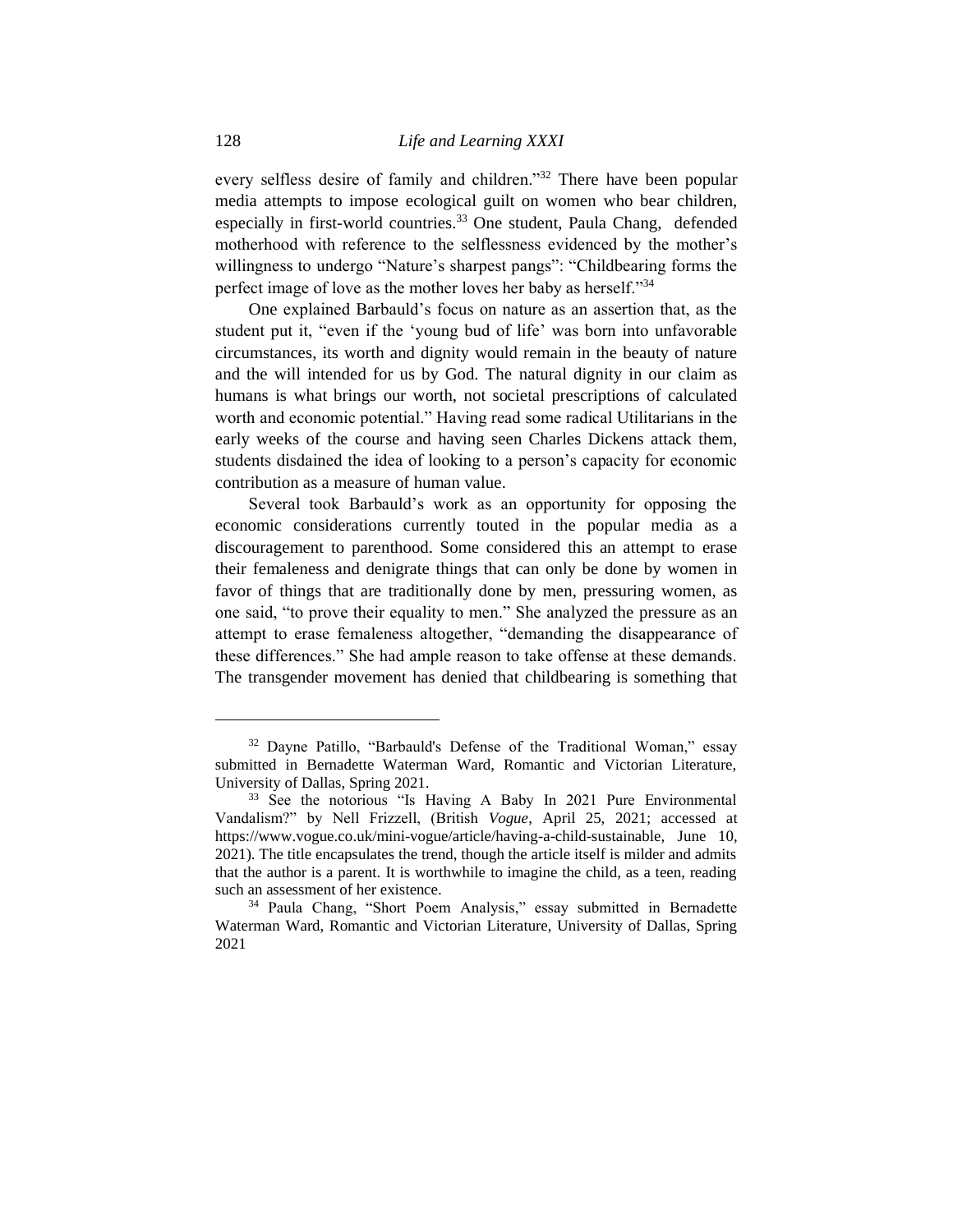women do. Transgender advocates assert that social presentation of stereotypical male behavior, perhaps accompanied by surgical or chemical alteration of secondary sexual characteristics, constitutes manhood, even if the person who has undertaken these changes is fully capable of pregnancy and birth. Mothers, even in the official pronouncements of the President of the United States, are no longer women but "birthing people." Fertility is separated from womanhood. Thus this trend was reported:

The pro-choice nonprofit NARAL defended use of the term, tweeting, "When we talk about birthing people, we're being inclusive. It's that simple. We use gender neutral language when talking about pregnancy, because it's not just cis-gender women that can get pregnant and give birth. Reproductive freedom is for \*every\* body."<sup>35</sup>

The very physical womanhood of my students is disregarded by the politically ambitious. Reckless of nature such as Barbauld and the Romantics cherished, they cancel "woman" in the name of freedom. All the essayists embraced Barbauld as a sort of champion of their own rebellion against having to defend their own identity as women, and the identity of women as mothers.

A key to the argument in every one of those six essays was Barbauld's celebration of fertility in nature—the "genial season," duly understood in its root relation to generation, when, "Fresh younglings shoot, and opening roses glow!/ Swarms of new life exulting fill the air." The students all seized upon Barbauld's exaltation of the desire to participate in "the fertility of nature."<sup>36</sup> They joined forces with the Romantic zeal for nature in order to preserve their own dignity, and some of them were rather fierce about it.

Therefore, the radicalism of Barbauld in dignifying pregnancy with high diction and poetic form roused my students to join a protest that has been suppressed in the media that they encounter. Anna Letitia Barbauld inspired Coleridge and other radical literary figures because she supported

<sup>35</sup> Benjamin Fearnow, "Biden Admin Replaces 'Mothers' With 'Birthing People' in Maternal Health Guidance" (*Newsweek*, June 7, 2021) accessed June 10, 2021, at https://www.newsweek.com/biden-admin-replaces-mothers-birthingpeople-maternal-health-guidance-1598343.

<sup>&</sup>lt;sup>36</sup> Paula Chang, op. cit.